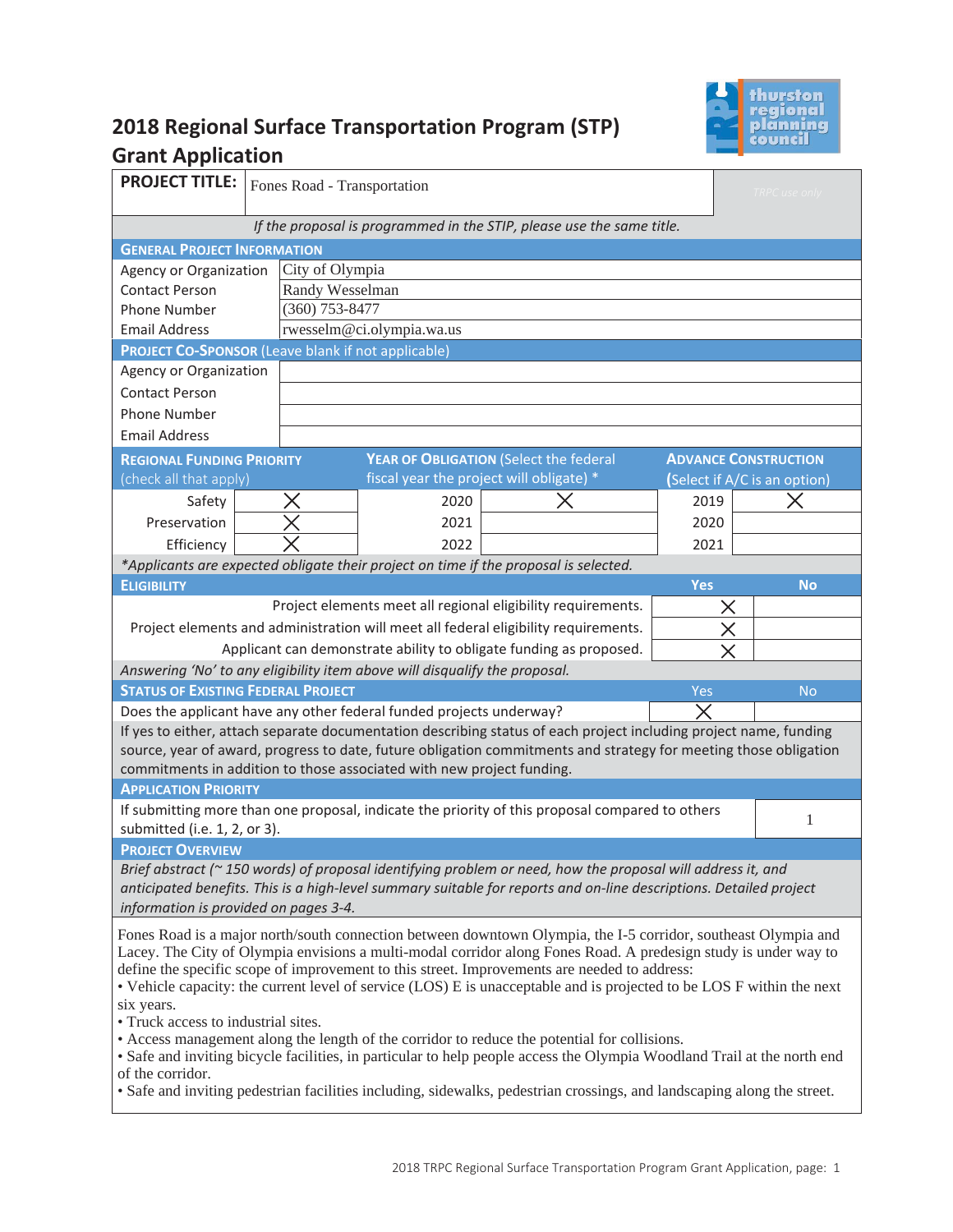**SUPPORT FOR THE REGIONAL TRANSPORTATION PLAN, SUSTAINABLE THURSTON OR OTHER REGIONAL INITIATIVES** *Identify ways in which the proposed project supports the goals and policies of the Regional Transportation Plan, implementation of Sustainable Thurston transportation initiatives, or other regional initiatives. Examples of other* initiatives include, but are not limited to, The Thurston Regional Trails Plan, Urban Corridor Communities and *associated District Plans, Healthy Kids Safe Streets Action Plan, South Thurston Economic Development Initiative, Thurston Thrives, Walk and Roll, Commute Trip Reduction, I-5 Action Plan, Bountiful Byways, Smart Corridors, and the Human Services Coordinated Transportation Plan.* 

Regional Transportation Plan: This project supports the following goals and policies: 2a. Provide for quality travel mode options appropriate to existing and future land uses, including walking, biking, public transportation, rail, and motor vehicles, including freight. 9a Design and construct multi-modal, context-sensitive, complete streets and roads. 9c Avoid widening any local arterial or collector to more than two through lanes in each direction and auxiliary turn lanes where warranted. 9.j Meet two-hour p.m. peak Level of Service (LOS) Standards: LOS D or better.

Sustainable Thurston: This project supports the following goals: The corridor will improve mobility for all modes along Fones Road and supports the priority goal: "Create vibrant centers, corridors, and neighborhoods while accommodating growth." The corridor will improve conditions for walking, biking and improve access to transit and supports the priority goal: "Move towards carbon-neutrality." The corridor will move traffic with minimal delay and supports the priority goal: "Maintain air-quality standards."

Olympia Comprehensive Plan goals: GT1. All streets are safe and inviting for pedestrians and bicyclists. Streets are designed to be human-scale, but can also accommodate motor vehicles and encourage safe driving. GT2. As new streets are built and existing streets are reconstructed, add multi-modal features as specified in the City of Olympia Engineering Design and Development Standards and commercial areas. Include bike lanes, sidewalks, planter strips and pedestrian-crossing features.

| PROJECT LOCATION AND DETAILS - applicants may submit a map of the project or program/service area |                                                                |                                               |  |  |  |  |
|---------------------------------------------------------------------------------------------------|----------------------------------------------------------------|-----------------------------------------------|--|--|--|--|
|                                                                                                   | Fones Road, 18th Avenue to Pacific Avenue<br>Project Location: |                                               |  |  |  |  |
| <b>Construction</b>                                                                               | Type of Construction Project:                                  | Multi-modal and Vehicle Capacity Improvements |  |  |  |  |
| Projects                                                                                          | Urban Minor Arterial #5343<br>Roadway Classification:          |                                               |  |  |  |  |
|                                                                                                   | Length of Construction Project:                                | 0.80 miles                                    |  |  |  |  |
| <b>Vehicle Acquisition</b>                                                                        | N/A<br>Number of Vehicles:                                     |                                               |  |  |  |  |
| Projects                                                                                          | Type of Vehicle:<br>N/A                                        |                                               |  |  |  |  |
| Transportation                                                                                    | N/A<br>Delivery Area:                                          |                                               |  |  |  |  |
| <b>Programs/Services</b>                                                                          | Type of Program/Service/Study:<br>N/A                          |                                               |  |  |  |  |
| /Studies                                                                                          | Duration of Program/Service/Study:   N/A                       |                                               |  |  |  |  |
| <b>Phase</b><br>Cost<br>PROJECT PHASING AND COSTS - Identify project phases and costs             |                                                                |                                               |  |  |  |  |
| <b>Construction Projects</b>                                                                      | Preliminary Engineering/Design:<br>X                           | \$1,361,700.00                                |  |  |  |  |
| (mark the appropriate phase                                                                       | Right-of-Way:                                                  | \$5,344,800.00                                |  |  |  |  |
| and enter cost)                                                                                   | Construction:                                                  | \$9,134,400.00                                |  |  |  |  |
| <b>Studies, Programs, or</b>                                                                      | Planning Studies or Programs:                                  | \$0.00                                        |  |  |  |  |
| <b>Vehicle Acquisition Projects</b>                                                               | Vehicle or Capital:                                            | \$0.00                                        |  |  |  |  |
| Total Project Cost (Sum of all project phase costs identified above):                             | \$15,840,900.00                                                |                                               |  |  |  |  |
| <b>STP FUNDING REQUEST AND MATCHING REVENUES</b>                                                  |                                                                |                                               |  |  |  |  |
| *Applicants must provide a minimum of 13.5% non-federal share to federal share.                   | Non-federal share: \$13,500                                    |                                               |  |  |  |  |
| Federal share cannot exceed 86.5% of total project cost.                                          | Federal STP Funds: \$86,500                                    |                                               |  |  |  |  |
|                                                                                                   | Total Project Cost: \$100,000                                  |                                               |  |  |  |  |
|                                                                                                   | \$184,897.00                                                   |                                               |  |  |  |  |
|                                                                                                   | \$0.00                                                         |                                               |  |  |  |  |
|                                                                                                   | \$1,176,803.00                                                 |                                               |  |  |  |  |
|                                                                                                   | \$1,361,700.00                                                 |                                               |  |  |  |  |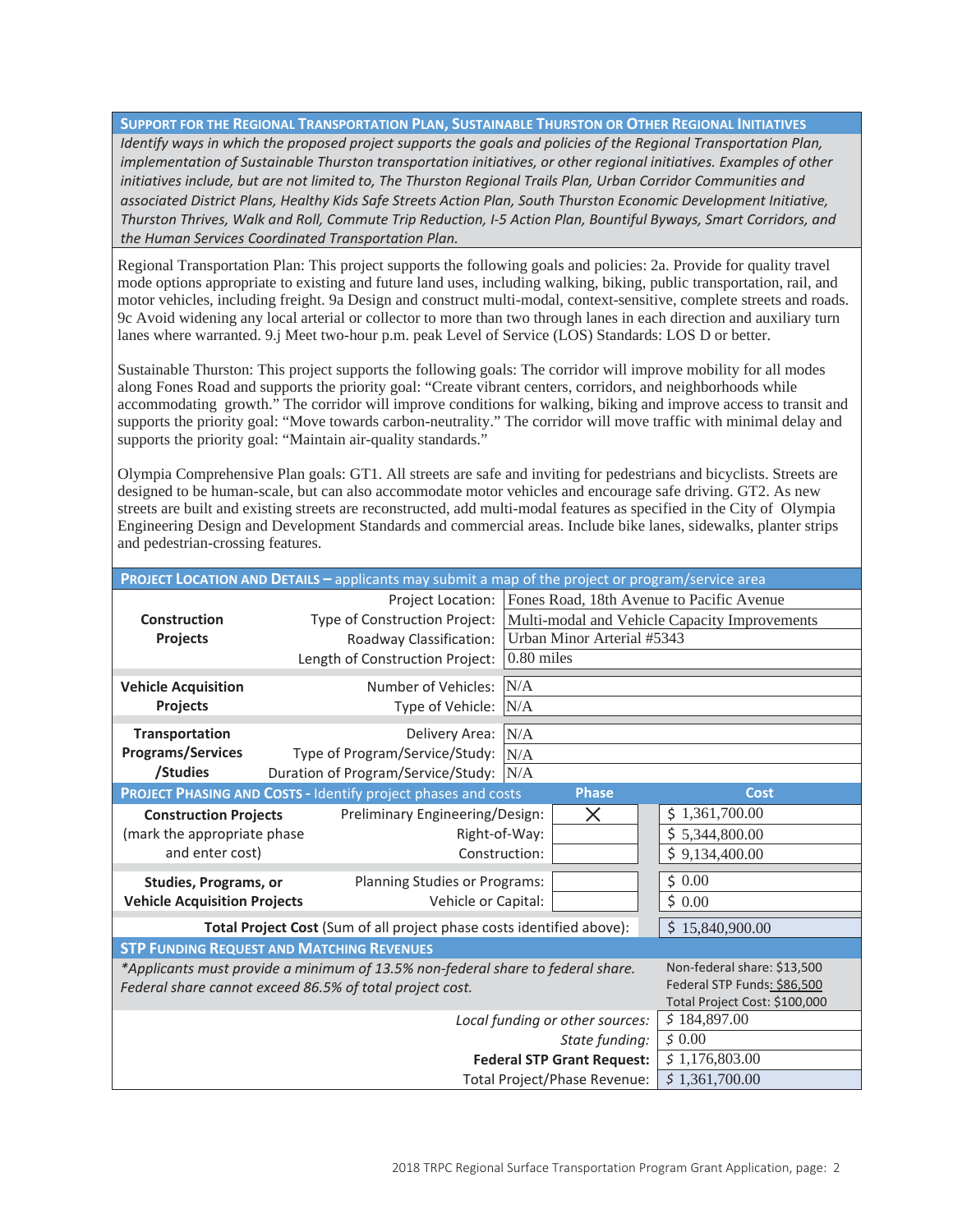Fones Road - Transportation

## **Project Title:**

**PROJECT DESCRIPTION & SIGNIFICANCE (2 PAGES MAX, 10 POINT FONT MINIMUM)** 

*Using the space provided below, please address the following in your narrative: Describe the proposed project and why it is a regional funding priority, paying attention to benefits the proposal will deliver. Consider all modes of travel in your description. Identify any collaboration or partnership with other entities with a vested interest in this project. Note*  whether this project leverages previous work, such as an implementation phase of a previous study or design phase, *or whether it completes or lays the groundwork for subsequent implementation phases. Describe any efforts that will help ensure this project can meet its obligation commitments.* 

Fones Road is a half-mile long corridor that carries approximately 19,000 vehicles per day, providing direct access to residential, commercial, and industrial uses. Fones Road is an urban minor arterial, with a cross section that varies from two to four lanes, with incomplete sidewalks and bike lanes.

The City of Olympia envisions a multi-modal corridor along Fones Road. A predesign study is under way to define the specific scope of improvement to this street. Improvements are needed to address:

- Vehicle capacity, and the projected unacceptable level of service F in the next six years.
- Truck access to industrial sites.
- Access management along the length of the corridor to reduce the potential for collisions.
- Safe and inviting bicycle facilities, in particular to help people access the Olympia Woodland Trail at the north end of the corridor.
- Safe and inviting pedestrian facilities including, sidewalks, pedestrian crossings, and landscaping along the street.

Fones Road is a major regional corridor, connecting Olympia's urban core and I-5 to southeast Olympia neighborhoods, Lacey and the county. Traffic delay south of the intersection of Pacific Avenue is at an unacceptable level of service E and is projected to be F within the next six years. During the a.m. and p.m. peak hours, substantial queues occur at the intersection of Fones Road and Pacific Avenue. Because of wetland systems in this area of the city, there are no parallel routes in close proximity to Fones Road, increasing the significant role this street plays in the greater street network. Because of the traffic volumes, presence of trucks, and lack of alternative routes, multi-modal enhancements to the corridor are crucial.

Improvements to this corridor have been a long-standing priority for the City of Olympia. Planning-level estimates indicate an estimated project cost of over \$15,000,000. In 2017, a value planning charrette explored the design concepts for Fones Road to enhance this corridor to meet broader community goals. The outcome of the charrette informs the predesign work that is underway.

This project is consistent with the vision of the Regional Transportation Plan (RTP) - to develop a connected street system that promotes multi-modal transportation. Through this project, people will have increased access to transit, walking, and bicycling for a wide range of trips. Consistent with the RTP and Olympia Comprehensive Plan, a multi-modal transportation system will reduce growth of traffic congestion in the area and enhance the vitality of Olympia. This project will allow the area to densify, as planned in the Olympia Comprehensive Plan, while minimizing the impact of additional trips. The motor vehicle capacity improvements to the corridor are consistent with the transportation concurrency process required by the Washington State Growth Management Act.

This project is identified in the Capital Facilities Plan (CFP) and Transportation Improvement Plan (TIP). The CFP and TIP provide for the opportunity for public review and comment through public hearings. There is support for this improvement from neighborhood associations in the vicinity.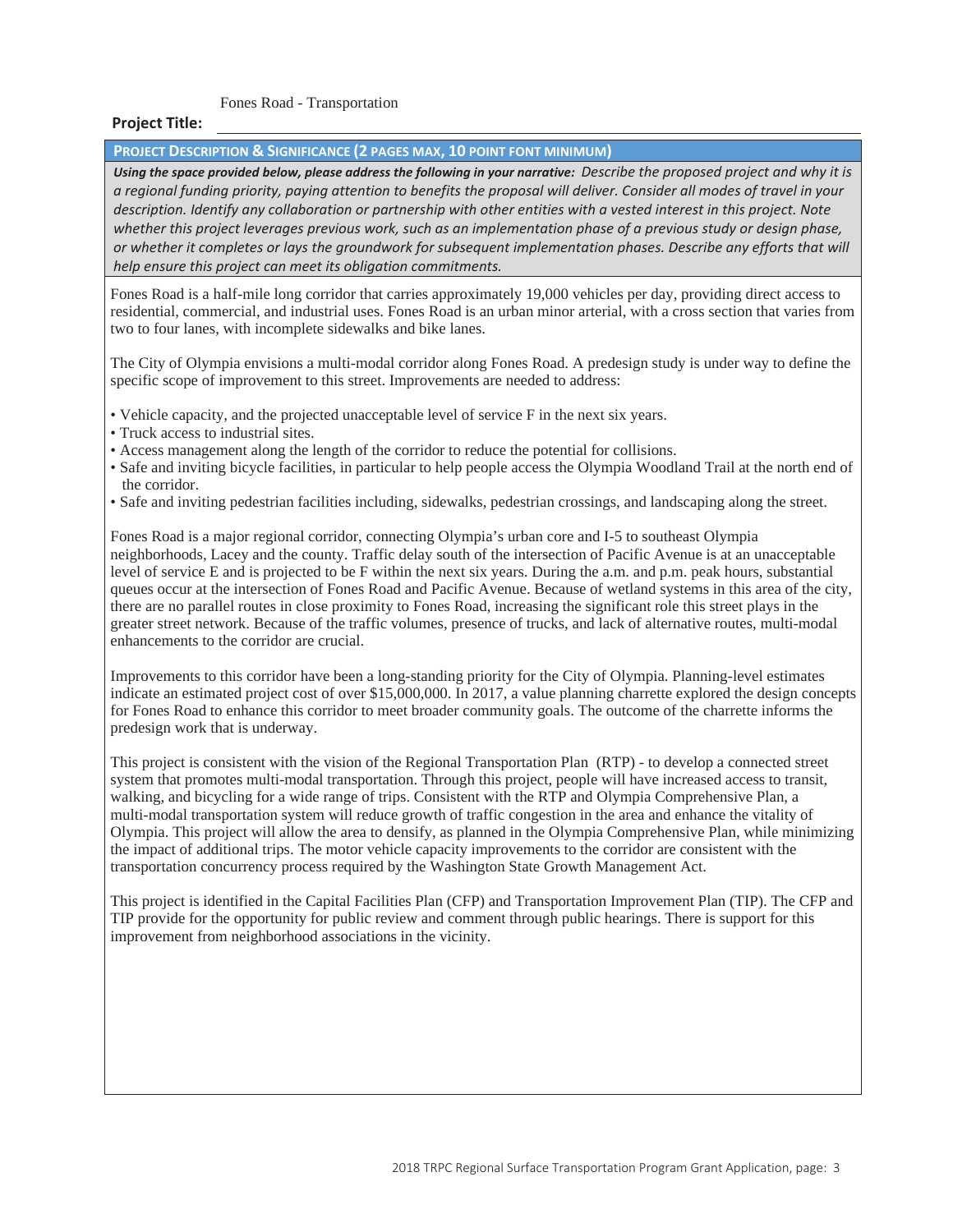| <b>CERTIFICATION ACCEPTANCE</b>     |                        |            |  |  |  |  |
|-------------------------------------|------------------------|------------|--|--|--|--|
| <b>CA Agency and Representative</b> | Francine R. Eide, P.E. |            |  |  |  |  |
| <b>CA Signature and Date</b>        | Rede                   | 04/27/2018 |  |  |  |  |
|                                     |                        |            |  |  |  |  |

## **Project Verification and Endorsement**

This project proposal reflects established local funding priorities consistent with the Regional Transportation Plan. Costs represent accurate planning level estimates needed to accomplish the work described herein. The project described is financially feasible, and local match revenue identified above is available and will be committed to the project if TRPC awards the requested STP grant. If selected, the project must obligate by the date specified on the award letter. Failure to do so will result in loss of funding for the project and an alternate project will be funded instead. I realize that the use of federal funds for this project entails administrative and project compliance requirements over which TRPC has no control, and for which this agency or organization will be responsible. This project has the full endorsement of the governing body/leadership of this agency or organization.

| <b>AUTHORIZATION</b>                                    |                          |  |  |
|---------------------------------------------------------|--------------------------|--|--|
| Richard T. Hoey, P.E.                                   | Director of Public Works |  |  |
| Name of Representative Authorized to Submit Application | <b>Title</b>             |  |  |
|                                                         | 04/27/2018               |  |  |
| Signature                                               | <b>Date</b>              |  |  |
|                                                         |                          |  |  |

| <b>CO-AUTHORIZATION</b>                                 |              |             |
|---------------------------------------------------------|--------------|-------------|
|                                                         |              |             |
|                                                         |              |             |
| Name of Representative Authorized to Submit Application | <b>Title</b> |             |
|                                                         |              | 01/01/2018  |
| ature                                                   |              | <b>Date</b> |

K:\GUEST\Transportation\STP-CMAQ-TAP Funding and Obligations\CY2018Process\Process Materials\ApplicationForms

2018 TRPC Regional Surface Transportation Program Grant Application, page: 4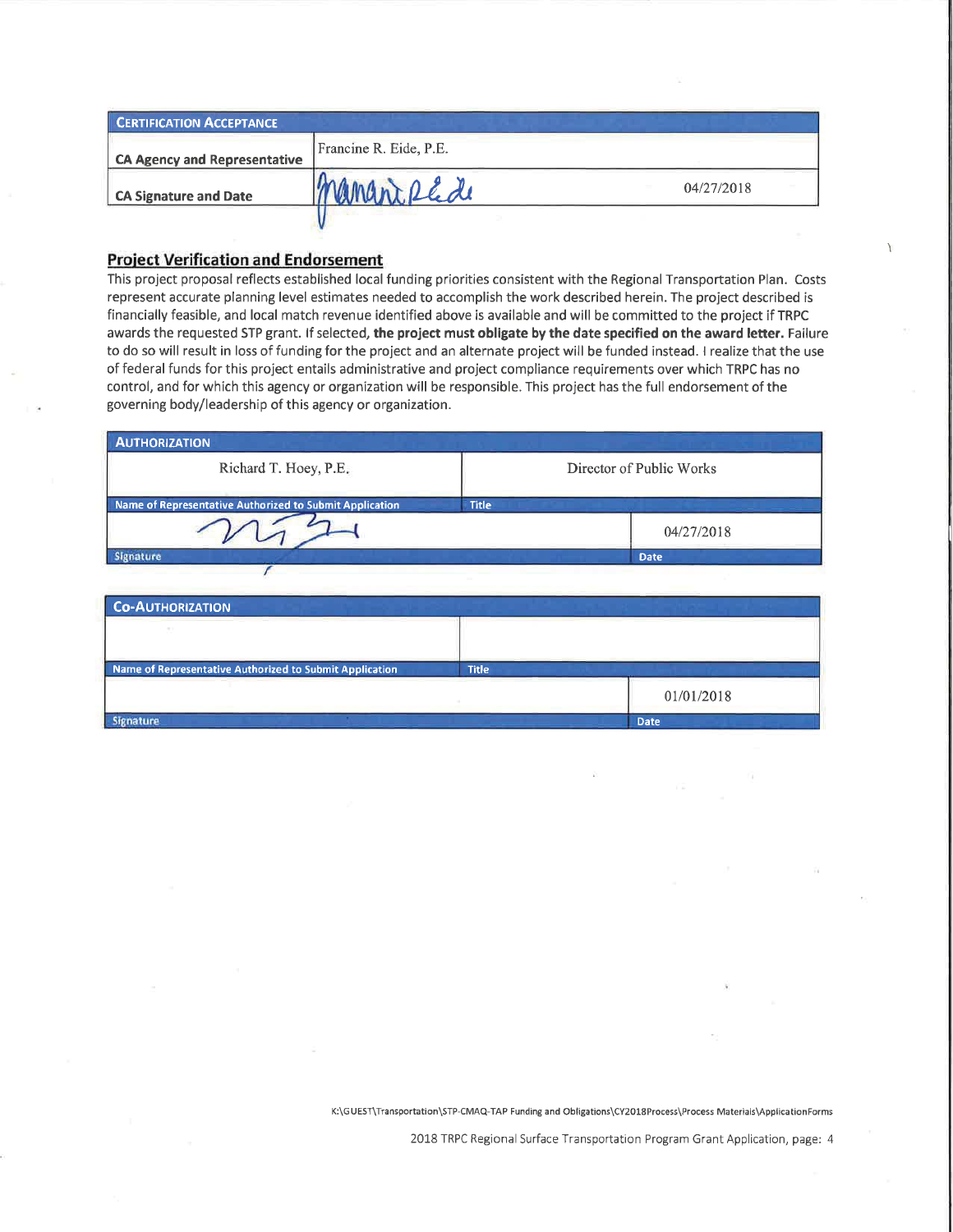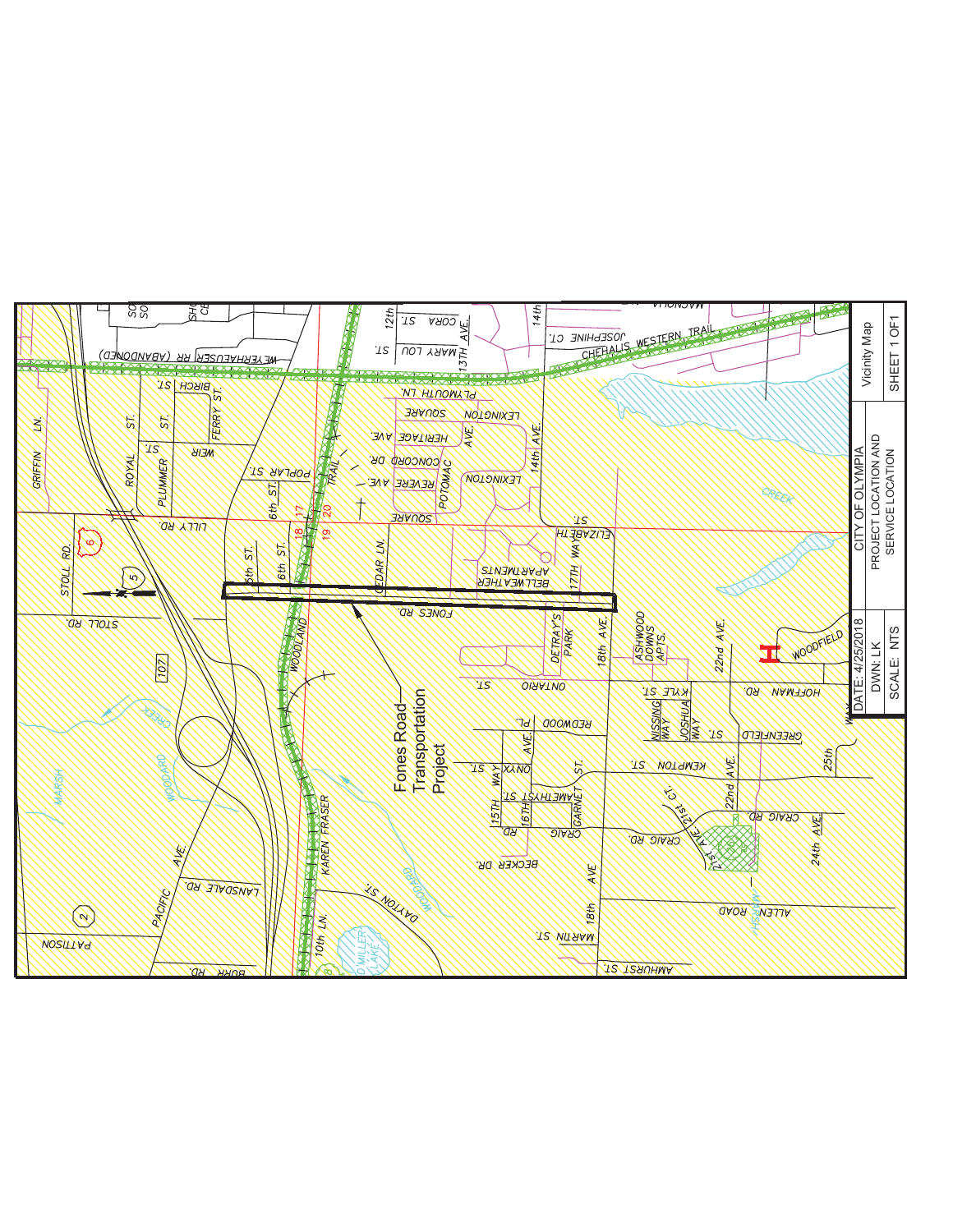

## **Project Status Summary**

| Project                                                                                                         | <b>Funding Source</b>                                                                                                                                                      | <b>Year Awarded</b>                              | <b>Progress to Date</b>                                                          | <b>Future Obligation</b><br><b>Commitments</b>                | <b>Strategy for Meeting</b><br><b>Obligations</b>                                     |
|-----------------------------------------------------------------------------------------------------------------|----------------------------------------------------------------------------------------------------------------------------------------------------------------------------|--------------------------------------------------|----------------------------------------------------------------------------------|---------------------------------------------------------------|---------------------------------------------------------------------------------------|
| <b>Traffic Signal Controller</b><br>Upgrade to Support TSP<br>and Enhanced Signal<br>Coordination               | Congestion<br>Mitigation and<br>Air Quality<br>Improvement<br>Program<br>(CMAQ)                                                                                            | January 2018                                     | · Design is 90% complete.<br>• Bid in the third quarter of<br>2018.              | • June 2018, requesting CMAQ<br>funds for construction phase. | • City staff currently<br>resourced to continue<br>design and construction<br>phases. |
| School Speed Limit Zone<br><b>Flashing Beacons</b><br>(Administered on behalf<br>of Olympia School<br>District) | Transportation<br>Alternatives<br>Program (TAP)                                                                                                                            | December<br>2016                                 | · Design complete.<br>• Construction complete.                                   | • None                                                        | • Construction complete.<br>Project is in closeout<br>phase.                          |
| <b>Pedestrian Crossing</b><br><b>Flashing Beacon</b><br><b>Installation</b>                                     | <b>Regional Surface</b><br>Transportation<br>Program (STP)                                                                                                                 | December<br>2016                                 | · Design Complete.<br>• Under construction.                                      | • None                                                        | <b>Under Construction. Will</b><br>$\bullet$<br>complete in 2018.                     |
| <b>Boulevard Road and</b><br>Morse-Merryman Road<br>Roundabout                                                  | Regional Surface<br>Transportation<br>Program (STP)<br>Transportation<br>Improvement<br><b>Board Funds</b><br>(TIB)<br>Regional Surface<br>Transportation<br>Program (STP) | May 2013<br>December<br>2013<br>December<br>2016 | · Design complete.<br>• ROW acquisition is<br>complete.<br>• Under construction. | • None                                                        | • Under Construction. Will<br>complete in 2018.                                       |

As of 4/26/18